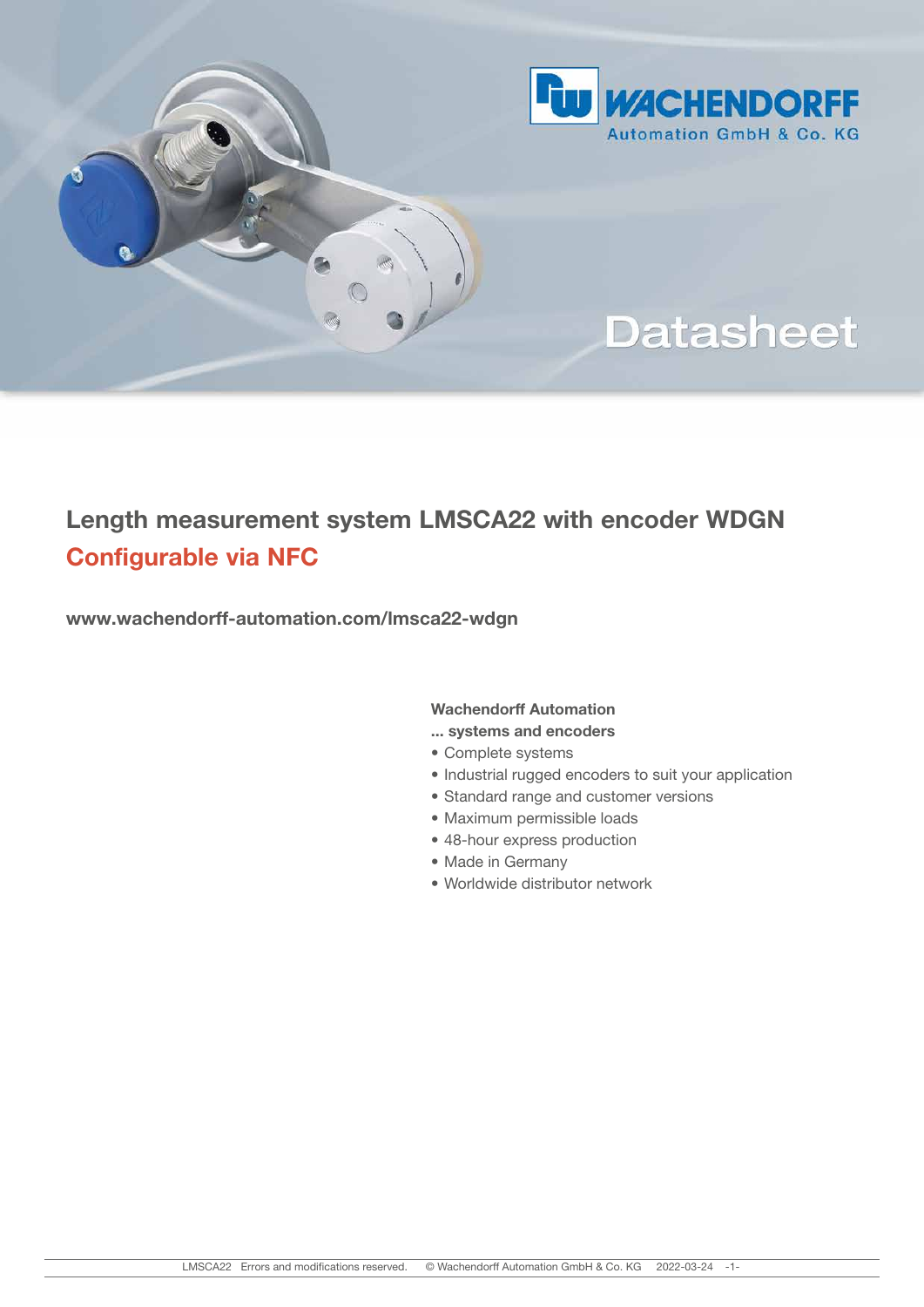# Robust length measurement system LMSCA22 with NFC encoder WDGN



### Configurable via NFC

| <b>Resolution encoder WDGN 36A</b> |
|------------------------------------|
|------------------------------------|

Pulses per revolution ppr 1 ppr up to 16384 ppr free selectable

#### Calculation examples with

#### Measuring systems LMSxxxKH, LMSxxxKG, LMSxxxNG:

 $x = 200$  mm circumference measuring wheel,  $y =$  ppr encoder,  $z =$  mm/pulse  $x : y = z (y : x = \text{pulse/mm})$ 

Example: 200 mm : 2000 ppr = 0.1 mm/pulse (10 pulses/mm)

#### Measuring system LMSxxxGR:

| $x = 150$ mm circumference measuring wheel, $y =$ ppr encoder, $z =$ mm/pulse |
|-------------------------------------------------------------------------------|
| $x : y = z (y : x = pulse/mm)$                                                |
| Example: 150 mm : 1500 ppr = $0.1$ mm/pulse (10 pulses/mm)                    |

#### Mechanical Data

| Housing encoder |                                                        |
|-----------------|--------------------------------------------------------|
| Flange          | synchro flange                                         |
| Flange material | aluminium                                              |
| Housing cap     | stainless steel, NFC cover:<br>Thermoplastic polyamide |

| . . |  |
|-----|--|
|-----|--|

| וטווטווט                  |                                        |
|---------------------------|----------------------------------------|
| Shaft material            | stainless steel                        |
| Starting torque           | approx. 0.2 Ncm at ambient temperature |
| Shaft                     | $\varnothing$ 6 mm shaft with flat     |
| Shaft length              | $\pm$ : 11.5 mm                        |
| Permissible shaft loading | max. 80 N radial, max. 50 N axial      |
|                           |                                        |

#### Bearings

Max. operating speed 12000 rpm

#### Spring loaded arm

|                             | Adjustable prestressing force 0 N up to 20 N in steps of 5 N |
|-----------------------------|--------------------------------------------------------------|
| Length of spring lever axis | 74.5 mm                                                      |
| Material                    | aluminum                                                     |
| Contact pressure            | adjustable, 3°-step equates                                  |
|                             | 5 N pressure increase                                        |

| Machinery Directive: basic data safety integrity level |                                                                      |  |
|--------------------------------------------------------|----------------------------------------------------------------------|--|
| MTTF,                                                  | 1200 a                                                               |  |
| Mission time (T.)                                      | 20 a                                                                 |  |
| Nominale service life (L <sub>10</sub> h)              | $1.7 \times 10^{10}$ revs. at 20 % rated shaft<br>load and 12000 rpm |  |
| Diagnostic coverage (DC)                               | $0\%$                                                                |  |
|                                                        |                                                                      |  |

- Ultra compact system with spring-loaded arm, incl. via NFC configurable WDGN 36A encoder and 150 mm or 200 mm measuring wheel
- Up to 0.01 mm/impulse for measurement results
- Suitable for many surfaces
- Absorbent mounting
- Contact pressure easily adaptable by intelligent central adjustment and patented tooth grid

**DORFF** 

#### www.wachendorff-automation.com/lmsca22-wdgn



| <b>Electrical Data</b>                          |                                                |
|-------------------------------------------------|------------------------------------------------|
| Power supply/                                   | 4.75 VDC up to 32 VDC: typ. 80 mA              |
| Current consumption                             |                                                |
| Pulse frequency                                 | HTL up to 16384 ppr: max. 600 kHz              |
|                                                 | TTL up to 16384 ppr: max. 1 MHz                |
| Channels                                        | ABN and inverted signals                       |
| Load                                            | max. 40 mA / channel                           |
| Circuit protection                              | inverse-polarity and short-circuit protection  |
|                                                 |                                                |
| Accuracy                                        |                                                |
| Phase offset                                    | $90^\circ \pm$ max. 8.5 % of a period duration |
| pulse-/pause-ratio                              | 50 $%$ ± max, 7 $%$                            |
|                                                 |                                                |
| via NFC configurable                            |                                                |
| Pulses per revolution ppr                       | 1 ppr up to 16384 ppr free selectable          |
| Output circuit                                  | TTL. HTL free selectable                       |
|                                                 |                                                |
| <b>Environmental Data encoder WDGN with NFC</b> |                                                |
| Noise immunity:                                 |                                                |
| ESD (DIN EN 61000-4-2):                         | 8 kV                                           |
| EMC: (DIN EN 61000-4-3):                        | 10 V/m                                         |
| Burst (DIN EN 61000-4-4):                       | $2$ kV                                         |
| High frequency fields (DIN                      | 10V                                            |
| EN 61000-4-6):                                  |                                                |
| Surge (DIN EN 61000-4-5):                       | 2 kV                                           |
| Radio interference:                             | According DIN EN 55011                         |
| NFC:                                            |                                                |
| EMC:                                            | According ETSI EN 301 489                      |
| RED:                                            | According ETSI EN 300 330                      |
| Electrical safety:                              | According DIN EN 61010-1, UL 61010-1,          |
|                                                 | CSA C22.0 No. 61010-1-12                       |
| Vibration:                                      | 300m/s <sup>2</sup> (10 Hz up to 2000 Hz)      |
| (DIN EN 60068-2-6)                              |                                                |
| Shock (DIN EN 60068-2-27):                      | 1000m/s <sup>2</sup> (6 ms)                    |
| Design:                                         | <b>DIN VDE 0160</b>                            |
|                                                 |                                                |
| General Data                                    |                                                |
| Weight                                          | approx. 270 g                                  |

| Weight                                                  | approx. 270 g       |
|---------------------------------------------------------|---------------------|
| Connection                                              | Connector radial    |
| Protection rating (EN 60529) IP67, shaft sealed to IP65 |                     |
| Operating temperature                                   |                     |
| LMSxxxKH:                                               | -10 °C up to +70 °C |
| LMSxxxKG:                                               | -10 °C up to +70 °C |
| LMSxxxNG:                                               | -10 °C up to +50 °C |
| LMSxxxGR:                                               | -40 °C up to +85 °C |
|                                                         |                     |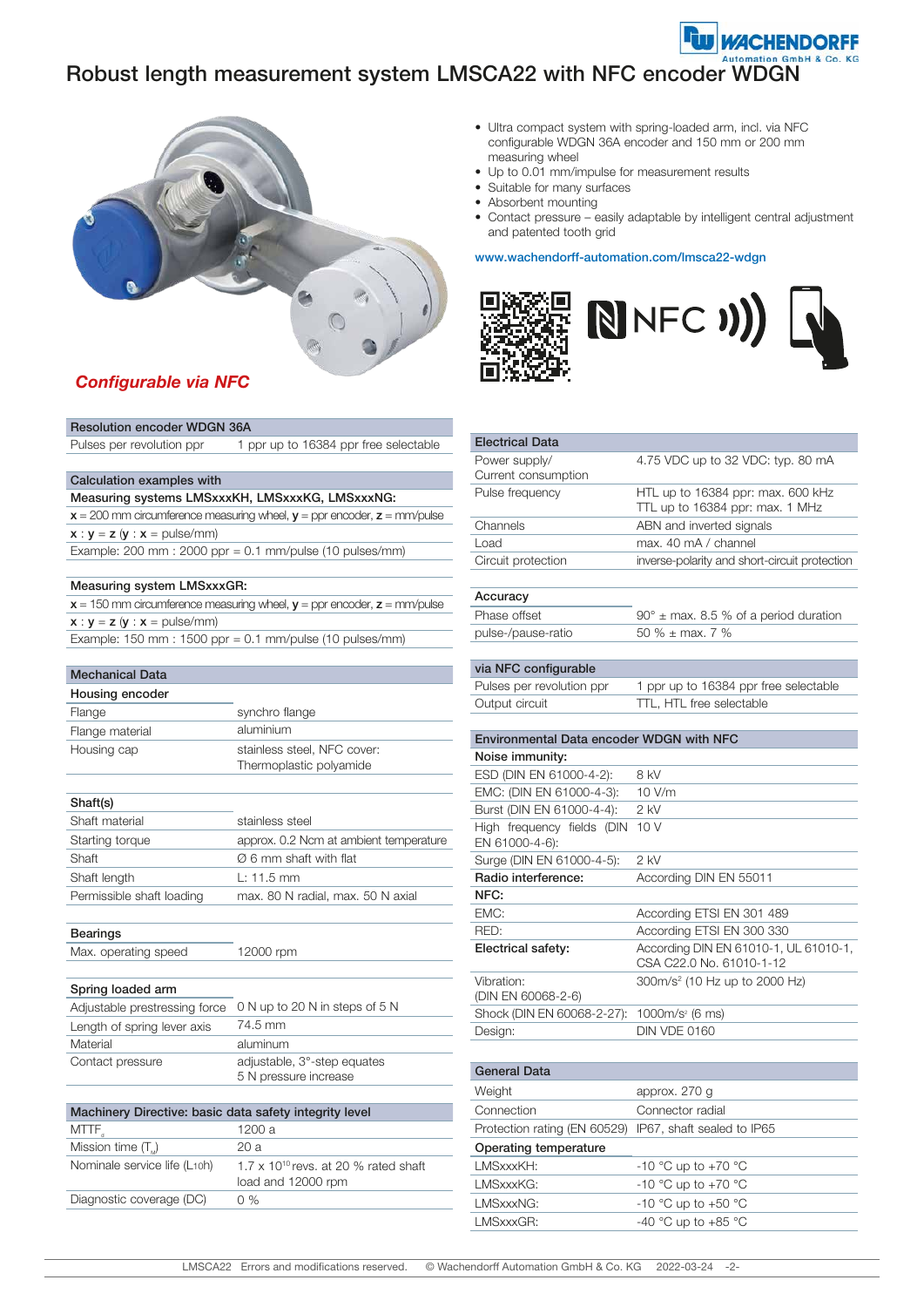

|                                                   |                         | Range of application measuring wheel $U = 200$ mm                         |
|---------------------------------------------------|-------------------------|---------------------------------------------------------------------------|
|                                                   | I MSxxxKH:<br>(even)    | Plastic, painted surfaces, paper, paste-<br>board, wood, metal, textiles. |
|                                                   | I MSxxxKG:<br>(fluted)  | Plastic, painted surfaces, paper, paste-<br>board, wood, metal, textiles. |
|                                                   | I MSxxxNG:<br>(pimpled) | Textiles.                                                                 |
| Range of application measuring wheel $U = 150$ mm |                         |                                                                           |
|                                                   | LMSxxxGR:<br>(even)     | Wood, metal, conveyor belts, paper,<br>textiles.                          |
|                                                   |                         |                                                                           |

#### More information

General technical data and safety incremental encoders www.wachendorff-automation.com/gtd **Options** 

www.wachendorff-automation.com/acc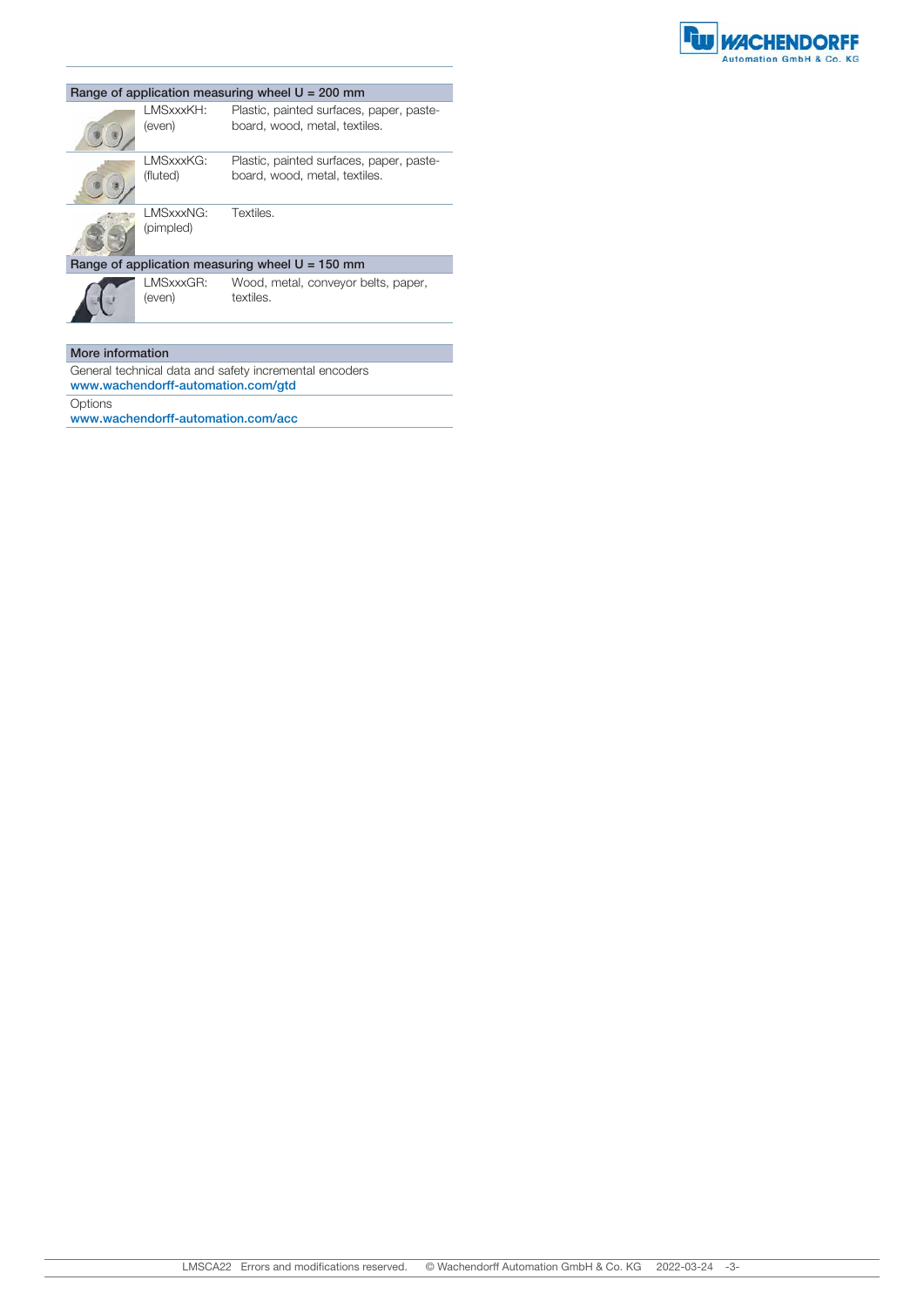



#### **Description**

SC8 radial, 8-pin, connector connected to encoder housing

| Assignment |                 |
|------------|-----------------|
|            | SC <sub>8</sub> |
|            | 8-pin           |
|            | Ŕ<br>5          |
| <b>GND</b> | 1               |
| $+UB$      | $\overline{c}$  |
| A          | 3               |
| B          | $\overline{4}$  |
| N          | 5               |
| A inv.     | 6               |
| B inv.     | $\overline{7}$  |
| N inv.     | 8               |
| Shield     |                 |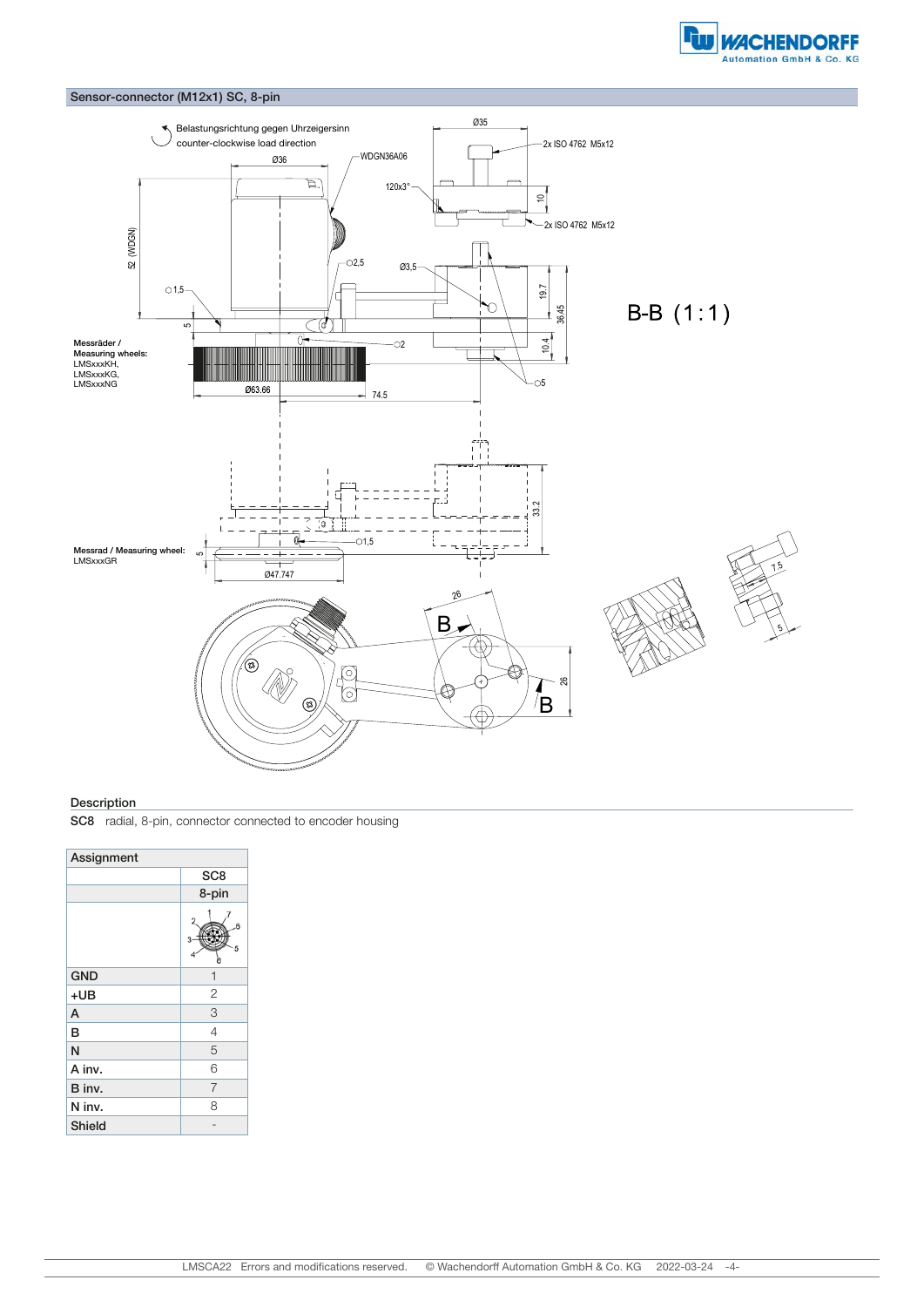

| Measuring wheel $U = 200$ mm Range of application: |                                                                      |
|----------------------------------------------------|----------------------------------------------------------------------|
| LMSCA22WDGNBASKH                                   | Plastic, painted surfaces, paper, pasteboard, wood, metal, textiles. |
| LMSCA22WDGNBASKG                                   | Plastic, painted surfaces, paper, pasteboard, wood, metal, textiles. |
| LMSCA22WDGNBASNG                                   | Textiles.                                                            |
|                                                    |                                                                      |
| Measuring wheel $U = 150$ mm Range of application: |                                                                      |
| LMSCA22WDGNBASGR                                   | Wood, metal, conveyor belts, paper, textiles.                        |
|                                                    |                                                                      |

For further assistance please feel free to contact us.

We would be happy to help you to find the measurement wheel, cable length or other accessory to optimize your application.